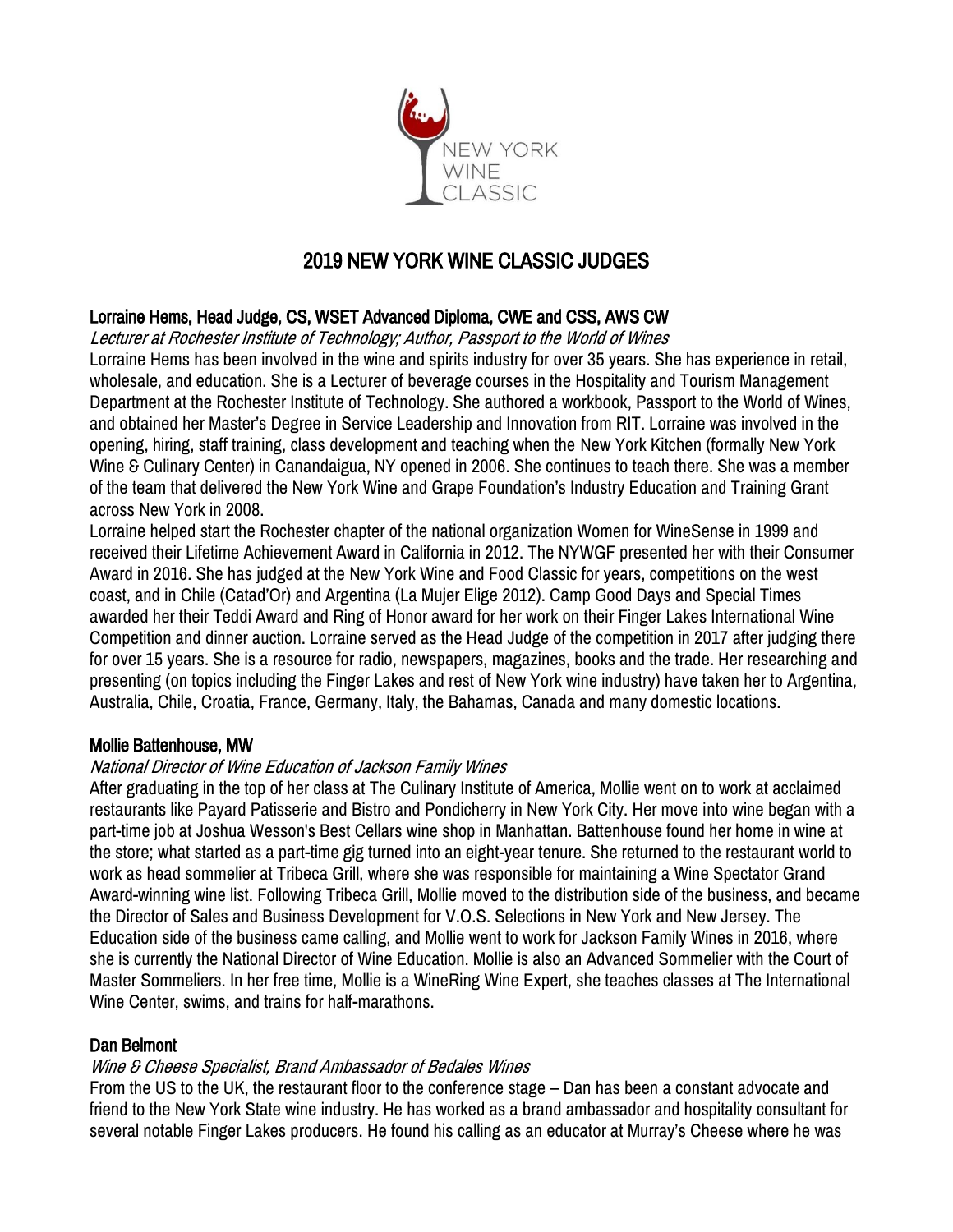an affineur, cheesemonger, and education manager. He has logged thousands of classroom hours thrilling guests with his unique brand of wine & cheese education on both sides of the Atlantic. He currently lives with his wife in London, based at the famed Borough Market, where he continues to advocate for NYS wines, leading tastings & events – and connecting NYS producers with fine wine importers and distributors. He has been featured by The Independent, The Dr. Oz Show, Playboy, ABC World News Now, Imbibe Magazine, Interpreting Wine, The New York Times, Time Out NY, Vine Pair, and more! Certified Level-3 with the Wine & Spirits Education Trust. [www.danbelmont.com](http://www.danbelmont.com/) Instagram @dbcheesynyc

### Yannick Benjamin

### Head Sommelier, University Club; Co-Founder, Wheeling Forward

Yannick is the Head Sommelier at the University Club and an Advanced Sommelier with the Court of Master Sommeliers. He is a proud New Yorker born into a family of French restaurateurs who knew that hospitality was his calling from a young age. Yannick worked at Le Cirque, Oceana, Jean-Georges, and Atlas before becoming a sommelier at Felidia and Atelier at the Ritz-Carlton. In 2003, a car accident left Benjamin paralyzed below the waist and he quickly adapted, outfitting his wheelchair with a table that allows him to work the floor as a sommelier. Benjamin met his best friend Alex Elegudin in rehab and they co-founded Wheeling Forward, a powerhouse nonprofit driving progress in the disability community. Today, Wheeling Forward helps hundreds of New Yorkers get back to living active lives with the resources, community, and inspiration they need to make their dreams a reality. As a way to support Wheeling Forward, Yannick created Wine on Wheels - one of New York City's largest and most exciting wine events. Wine on Wheels brings together hundreds of esteemed sommeliers volunteering to pour over 180 wines from around the world for charity. Yannick is also a para-athlete and competes in marathons to raise money for Wheeling Forward. As an accomplished sommelier, Yannick has competed in more than 20 major sommelier competitions. He is a two-time national finalist in Top Somm hosted by The Guild of Court of Master Sommelier, a three-time 1st place winner of the Northeast Region of the Chaine des Rotisseurs, grand champion of the 5th Annual Somm Slam at ICC, 2nd Best Sommelier in America 2007, and placed 3rd overall in the National La Chaîne des Rôtisseurs Concours des Jeunes Sommeliers. Yannick has been recognized among Wine Enthusiast's Top 40 under 40 and was named Person of the Year by New Mobility Magazine in 2017. He is currently the resident sommelier on the hit radio show "On The Town with Michael Riedel" on AM 970 The Answer and has made multiple appearances on ABC, NBC, and CBS. In 2015, Yannick starred in "Uncorked," a documentary series about sommeliers on Esquire TV. Jancis Robinson of the Financial Times calls Benjamin "the new star of New York's gastronomic firmament" and The Wine Spectator talks about Benjamin revealing a "kinder, gentler side of the profession." The story of Yannick's journey and the success of Wheeling Forward have been featured in the Wall Street Journal, Village Voice, Wine Spectator, Financial Times, and Forbes.

### Jill Blume

### Enology Specialist, Purdue University

As the Enology Specialist for the Purdue Wine Grape Team, Jill Blume performs laboratory and sensorial analyses on wine and juice samples from Indiana wineries. She produces experimental wine made from grapes grown at Purdue's vineyards. She teaches and supervises students on winemaking techniques and wine analysis. Jill coordinates Extension workshops and the Indy International Wine Competition. She also serves as a wine judge for major wine competitions in Michigan, Ohio, California, Florida, Missouri, New York, and Tennessee.

### Jim Clarke

### Writer and Speaker; Marketing Manager for Wines of South Africa

Jim writes about wine, beer, and spirits for several publications both trade and consumer; he is a regular contributor at Wine Enthusiast, Bloomberg, the World of Fine Wine, and Beverage Media as well as a columnist at Wine Review Online. Jim has spoken or lectured at several events including TexSom and the American Wine Society Conference. He trained as a sommelier and was formerly the wine director at Megu New York for five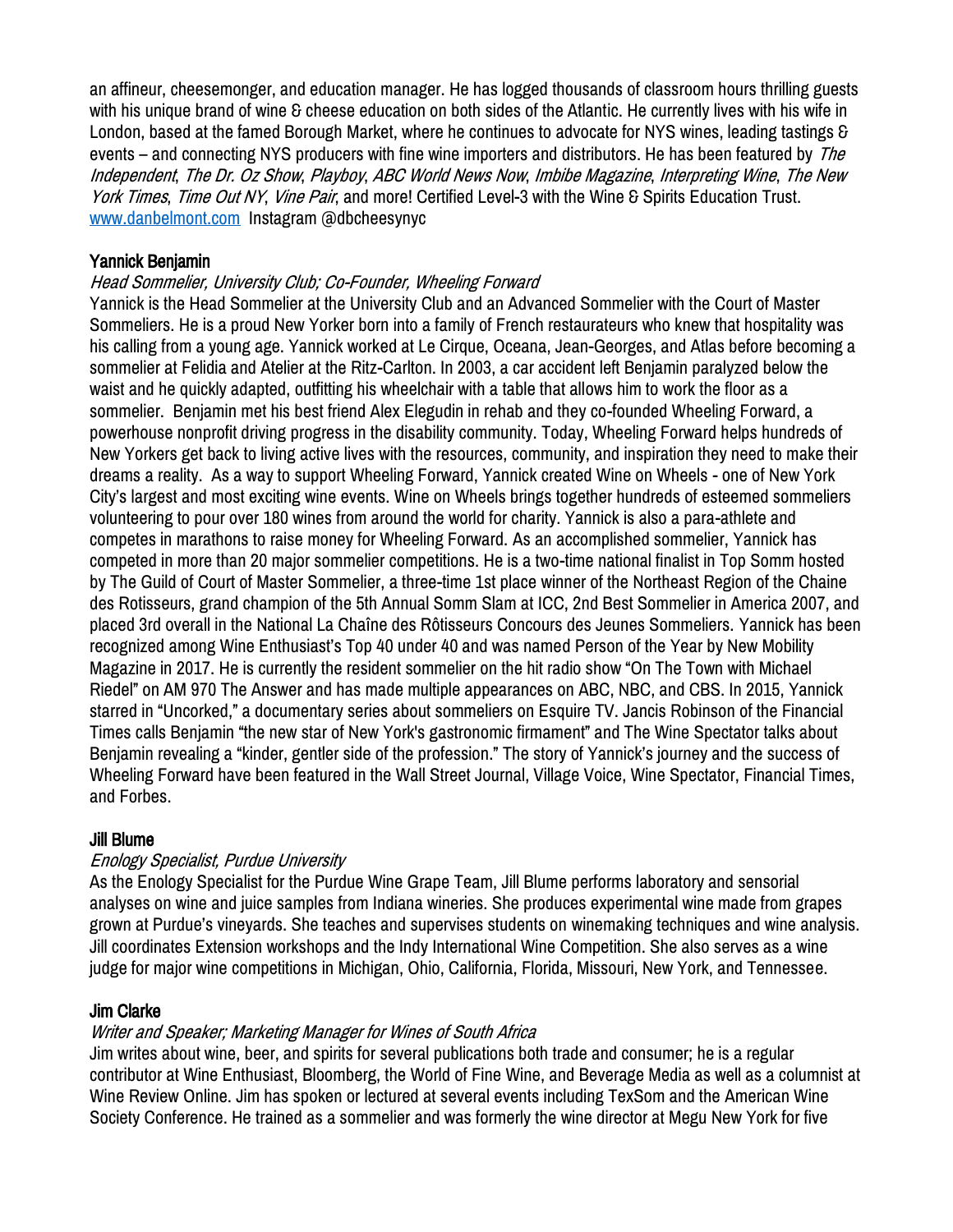years and then the Armani Ristorante for two. Today in addition to his writing Jim is also the U.S. Marketing for Wines of South Africa (WOSA), a levy-supported organization devoted to promoting South African wine exports.

# Vitalii Dascaliuc, CS, CSW, WSET Advance Diploma

#### Sommelier, La Compagnie (Des Vins Surnaturels)

Vitalii was born and raised in Moldova, the country that holds the world's record for the largest wine collection (1.5 mln bottles in one cellar) as well as the largest wine cellar (over 50 miles of underground galleries). There, he was first exposed to the culture of wine by working in his family's vineyards and made his first barrel of wine at the age of 16. He started working in the restaurant business after moving to the United States. He was able to taste wines from around the world and soon realized how diverse and terroir specific wines can be. It was an eye-opening experience that truly ignited his passion for wine. His first 'Aha' wine experience was a bottle of Chateau Musar Blanc 1996. Currently, Vitalii works as a sommelier at Compagnie des Vins Surnaturels NYC as well as a Wine Educator at Murray's Cheese, Astor Center and City Wine Tours. Vitalii is also a wine judge with The Ultimate Wine Challenge, The International Wine Competition and The NY Wine Classic.

### Amy Devahastin

### Associate Director of Beverage and Sommelier, Rainbow Room

Amy was born in Bangkok and raised in New York City. She has 23 years of hospitality experience. Amy has a true passion for food and wine. Aside from serving as body and soul nourishers, she believes they bring people together, open-up doors, break barriers, and make us feel alive. Prior to her current position at Rainbow Room, Amy worked as beverage manager for multiple restaurants with BR Guest Hospitality. Before BR Guest, Amy was a wine representative for two years selling wine from South Africa, California, Spain, and France to New York City's restaurants and wine shops. It was during this time that she caught the wine bug.

### Carrie Dykes

#### Wine Writer

Carrie is a wine writer living in the Hudson Valley. Her byline can be found in Wine Enthusiast Magazine, SevenFifty Daily, WineTraveler, Hudson Valley Wine Magazine, Chronogram, InCider Japan and The Cork Report. She served as the Virginia wine reviewer at Wine Enthusiast for a number of years and continues to beat the drum for Virginia and other unsung wine regions. She uses the blind tasting skills learned while earning WSET Diploma when she is judging wines for the IWSC and Concours Mondial de Bruxelles among other panels.

### Doug Frost, MW, MS

#### Wine Consultant and Writer

Doug Frost is a Master of Wine and Master Sommelier as well as an author and wine consultant based in Kansas City, Missouri. Frost is one of four individuals in the world to hold simultaneously the Master of Wine and Master Sommelier titles, achieving his MS in 1991 and MW in 1993. In 1991 he passed the rigorous Master Sommelier examination and two years later became America's eighth Master of Wine. He was the second person in history to complete both exams and a quarter century later he is still *one of only four people in the world* to have achieved both these remarkable distinctions. According to USA Today, "Frost likely knows as much as anyone in the world about how to make, market, serve and identify wines." He consults with many retailers, restaurateurs, wineries and distillers in the realms of marketing, merchandising, sales, education and sensory perception. Mr. Frost lives with his wife and two children in Kansas City, where he spends his spare time listening to his massive punk rock, vintage jazz and weird music collection.

#### Chris Gerling

### Manager, Vinification & Brewing Laboratory, Cornell AgriTech

Chris Gerling is an Extension Associate at the Cornell AgriTech @ NYSAES in Geneva, NY. He works with the New York beverage industries to create educational programs that support the growth and improved quality of premium wines, ciders and distilled spirits throughout the state. He is the manager of the Vinification & Brewing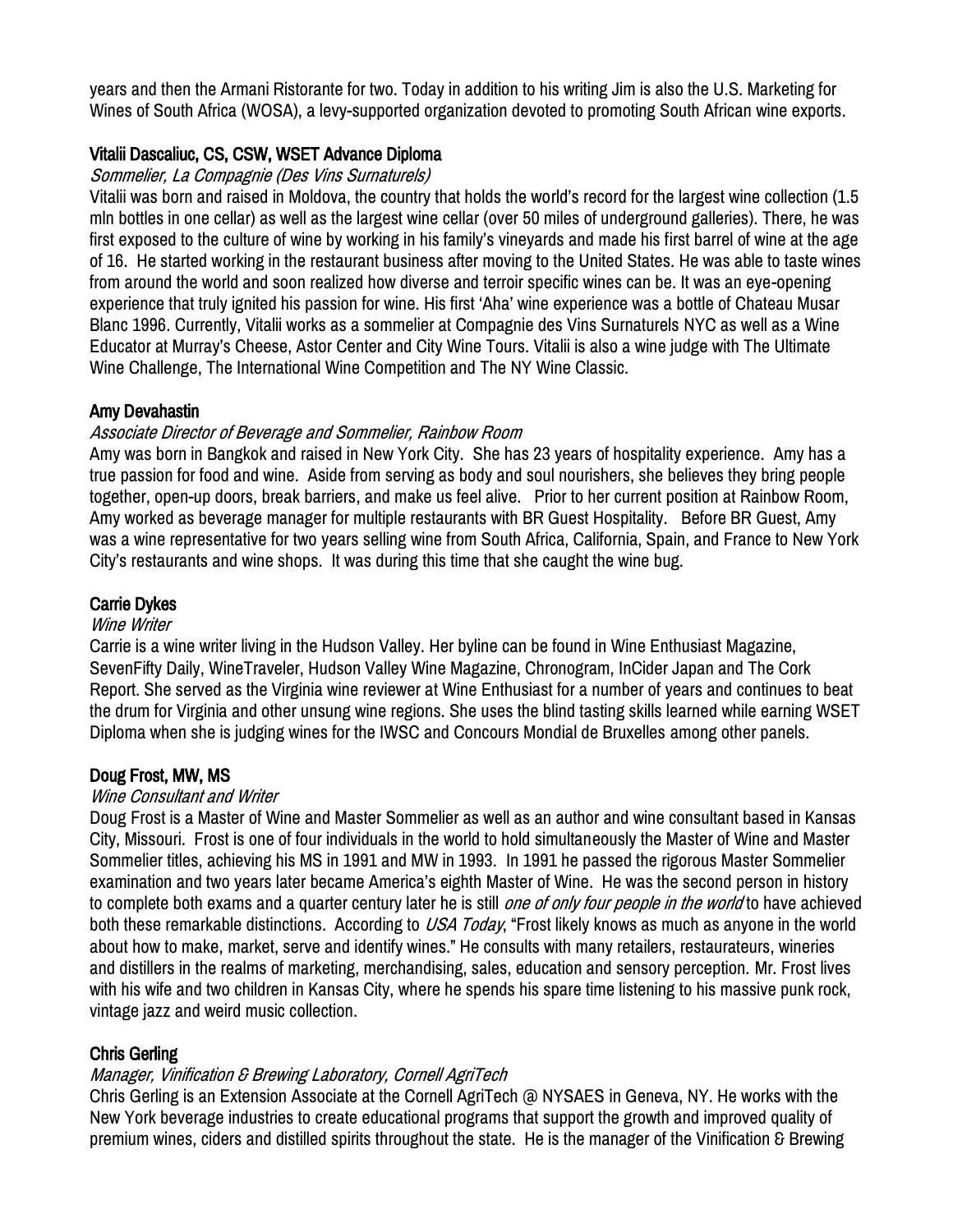Technology lab, where fermentations are conducted for research projects and applied trials; and the New York Wine Analytical Lab, where products may be submitted for troubleshooting, routine analysis or sensory appraisal. He also organizes and conducts workshops and seminars that focus on production and analytical techniques for farm-based beverages.

### Michael Godel

### Wine Director, Barque Smokehouse (Toronto) & Wine Critic, Wine Align

Michael Godel is a Principal Critic at WineAlign.com and processes his thoughts about wine, travel, music and pop culture at godello.ca. Godello hung up his 25 year-old chef's apron and is currently wine director at Toronto's Barque Smokehouse and Barque Butcher Bar. Godel is Canada's ambasciatore and educator for Chianti Classico and is a judge for the annual WineAlign National Wine Awards of Canada, The Ontario Wine Awards and TexSom. He lives in Toronto with his wife of 23 years and three children.

### Mary Gorman-McAdams, MW

### Director, International Wine Center

Mary, as Director of International Wine Center, oversees all the school's activities with a focus on optimizing the learning experience for students. She is an IWC instructor for the WSET Level 3 and the WSET Diploma Level 4. Her specialties are Bordeaux Wines and Champagne and sparkling wine. Based in New York, Mary is also a wine consultant, educator and wine judge. She has worked as the Bordeaux Wine Council's market advisor for North America, where she led its marketing and education programs focused on growing the North American Market for Bordeaux wines. Mary successfully completed the WSET Diploma at International Wine Center back in June 2003. She became a Master of Wine in 2011. During her MW studies Mary was awarded both the Trinity Champagne Scholarship and the Constellation Brands scholarships. In the MW Exam, she won the Errazuriz trophy for the top performance on the subject of the Business of Wine. Mary served on the board of the Society of Wine Educator's (2012-2014) and is a regular speaker at its annual conference. She is a founding advisory board member of SommCon Wine Conference and Winebow's annual Women in Wine Leadership Symposium.

### Bill Mahoney

### Wine Manager for Premium Wine & Spirits

Bill Mahoney is the Wine Manager for Premium Wine & Spirits, one of the country's largest independently owned wine retailers located in Buffalo, New York. Appearing regularly on local television, Bill also serves as company spokesperson for his store and two other locations that are members of the nationally recognized Premier Group. Since joining Premier in 1995, Bill has earned a degree in Interdisciplinary Wine Studies and traveled extensively throughout Europe, South America, South Africa and the U.S. He regularly volunteers his time conducting community education wine classes and emcees many charitable fundraisers throughout Western New York. Bill has hosted California wine trips for AAA and The Travel Team and been featured in the Buffalo News as a locally acclaimed wine consultant. He has also been a professional wine judge in several competitions since 2003, is a frequent speaker on beverage alcohol retailing, and co-founded the Buffalo Wine Institute in 2006.

### Anna Katharine Mansfield

### Associate Professor of Enology, Cornell

Dr. Anna Katharine Mansfield is an Associate Professor of Enology at Cornell University, with a research background in wine flavor chemistry and sensory evaluation. She has judged national and international wine competitions for 14 years and enjoys teaching winemakers practical sensory science.

#### Lauren Mowery

#### Contributing Editor for Wine Enthusiast

Lauren Mowery is an award-winning writer, photographer, and blogger who has contributed wine- and spiritsrelated travel content to publications like Fodors.com, Lonely Planet, Voyeur (Virgin Australia's inflight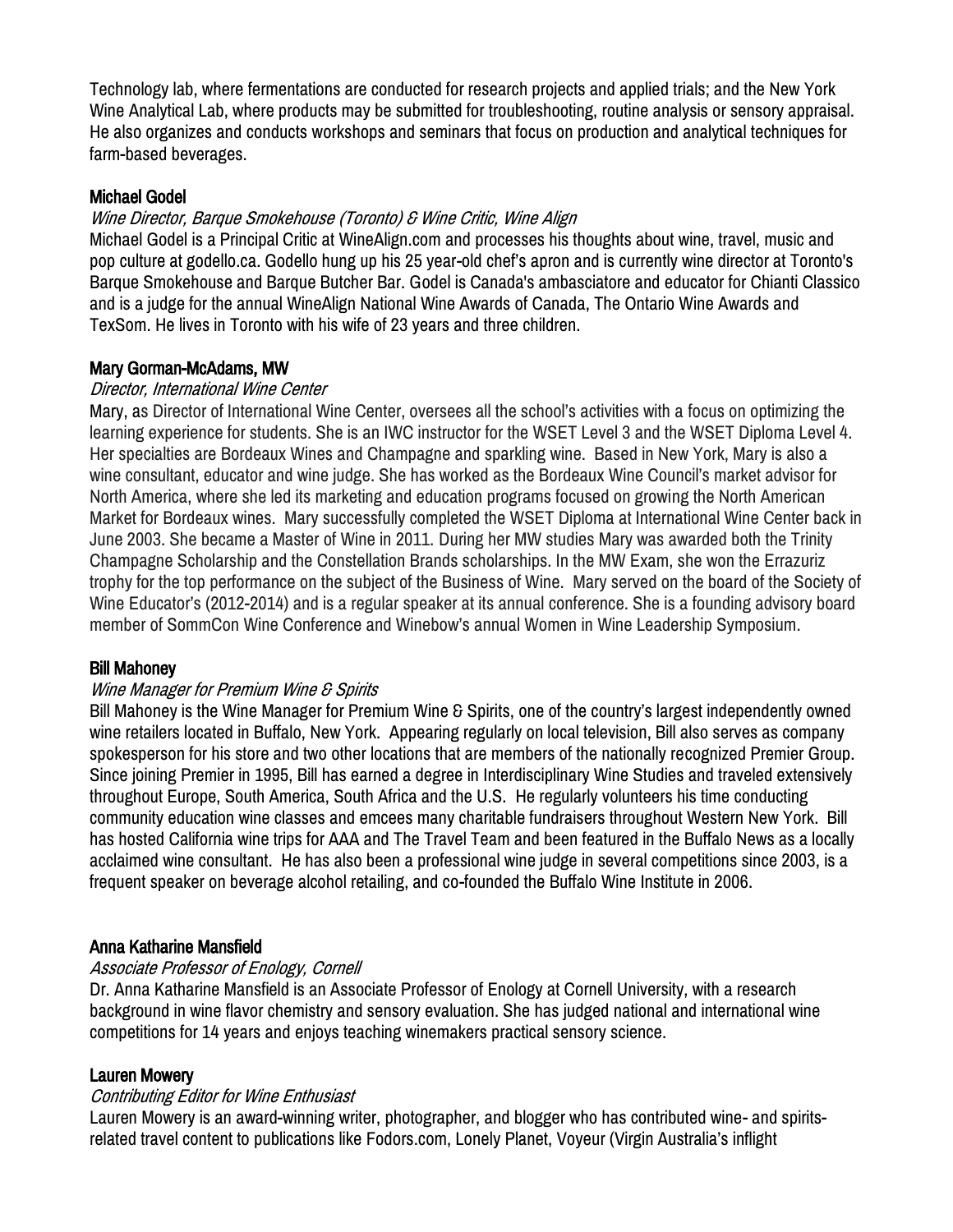publication), Forbes, USA Today, Men's Journal and TimeOut, among others. Pursuing her Master of Wine certification, she has also been a regular wine and spirits writer for Tasting Panel, Somm Journal, Punch and SevenFifty Daily.

#### Dominick Purnomo

#### Wine Director/Owner, dp An American Brasserie & Yono's Restaurant

Dominick grew up in his family's restaurant working alongside his parents at an early age before going on to State University of New York at Morrisville to pursue a degree in Hotel & Restaurant Management. Upon finishing Morrisville in 2000, Purnomo came back to Albany to work in the family business and took over the day to day operations. It was then that he discovered a true passion for wine. After having dined in some of the world's finest restaurants such as Charlie Trotter's in Chicago, Aureole in Las Vegas, and Lespinasse in New York, Purnomo wanted to bring a world class wine program to Albany, more specifically to Yono's. In 2005 Purnomo was elected to his first of two, two-year terms as the President of the Greater Capital District of the New York State Restaurant Association, the youngest President in the history of the state organization. Dominick was a national finalist for the Best Young Sommelier Competition, has been nominated for a James Beard Award for his wine program on 3 occasions. His wine list has been praised by Wine Spectator since 2004 as a Best of Award of Excellence winner and has recently been named one of the 300 greatest wine lists in the world, receiving the 3-star award from The World of Fine Wine. Under his direction, Yono's was named one of the Top 100 restaurants in America by OpenTable for two consecutive years. Dominick was generously recognized for his leadership and business achievements as a 40 Under 40 by the Albany Business Journal and for his sartorial efforts as one of the #BestDressedSomms by GQ Magazine. Mr. Purnomo has presented at the Desmond American Wine Festival, Albany Wine & Dine for the Arts, Nantucket Wine Festival, Martha's Vineyard Wine Festival and the Finger Lakes Wine Festival. He has served on the esteemed wine teams for the James Beard House, Burdigala, Reboule de Rhône, La Tablée & Wine on Wheels alongside the most accomplished sommeliers in America.

#### Erin Scala, DWS

#### Owner, In Vino Veritas Fine Wines

For the better part of a decade, Erin worked in New York City at several Michelin star restaurants, notably JoJo, PUBLIC, and [The Musket Room.](https://www.musketroom.com/) In 2014, she returned to her home state of Virginia to run the wine programs at local downtown restaurants. Today, she works with the [Common House](https://commonhouse.com/) wine program and since 2017, she's owned [In Vino Veritas Fine Wines,](http://www.invinoveritasva.com/) a wine retail shop in Keswick, Virginia. Erin writes the thinking-drinking wine [blog,](https://www.thinking-drinking.com/) produces audio essays for the [I'll Drink to That wine podcast](http://illdrinktothatpod.com/), and consults about wine privately and commercially through her company, ThinkBey, Her articles about wine have been published in *The Washington* Post, Wine & Spirits, Wine & Country Living, Knife & Fork magazine, and The C-Ville Weekly. Named one of Wine Enthusiast's [40 Under 40 wine](https://www.winemag.com/gallery/40-under-40-americas-tastemakers/) professionals to watch, her wine list at Fleurie won a [Wine Spectator "Best of](https://restaurants.winespectator.com/article/54088/sommelier-talk-erin-scala-proves-virginia-is-for-wine-lovers)  [Award of Excellence](https://restaurants.winespectator.com/article/54088/sommelier-talk-erin-scala-proves-virginia-is-for-wine-lovers)" in 2016 and 2017. Erin received a James Beard Rhône Rangers Travel Study Grant to study [Rhône varieties in California](https://www.thinking-drinking.com/blog/a-journey-through-californias-wine-history) in 2016.

#### Gina Shay, CS, CSW

Business Development – Greater North America, Tonnellerie Cadus Barrels & Regional Cork Correspondent, [New York Cork Report](https://newyorkcorkreport.com/)

Gina is a certified sommelier and Certified Specialist of Wine with 17 years of experience working with wineries in cooler- and cold-climate regions, first as a supplier of corks and other top-of-the-bottle packaging; then with Petraea Plus, the first cool climate-dedicated barrel company in the U.S.; and now with Tonnellerie CADUS as Business Development Manager for the eastern U.S., Midwest U.S. and Canada. She has served since 2016 on the board of the Michigan Wine Collaborative as the chair of the Membership/Communications committee, helping to grow awareness of Michigan wines throughout the state and across the nation. Gina is also a regional correspondent covering Michigan for The New York Cork Report.